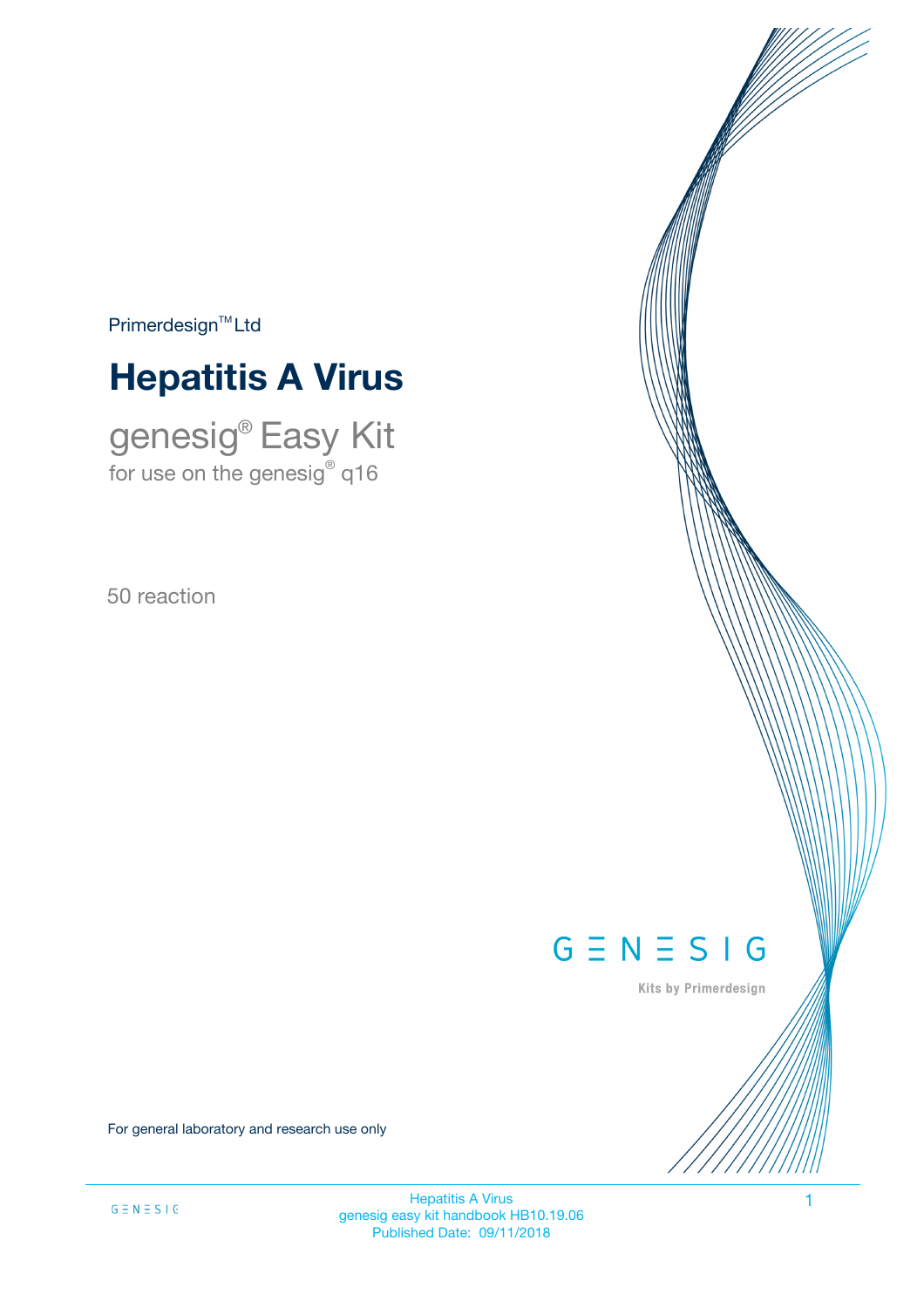# genesig® Easy: at a glance guide

### **For each RNA test**

| Component                | <b>Volume</b>  | Lab-in-a-box pipette |  |
|--------------------------|----------------|----------------------|--|
| HAV primer/probe mix     | 5 <sub>µ</sub> |                      |  |
| Your RNA sample          | 5 <sub>µ</sub> |                      |  |
| oasig OneStep Master Mix | 10 µl          |                      |  |

### **For each positive control**

| Component                 | Volume         | Lab-in-a-box pipette |   |
|---------------------------|----------------|----------------------|---|
| HAV primer/probe mix      | 5 <sub>µ</sub> |                      |   |
| Positive control template | 5 <sub>µ</sub> |                      | Ξ |
| oasig OneStep Master Mix  | 10 µl          |                      |   |

#### **For each negative control**

| Component                | Volume         | Lab-in-a-box pipette |   |
|--------------------------|----------------|----------------------|---|
| HAV primer/probe mix     | 5 <sub>µ</sub> |                      |   |
| <b>Water</b>             | 5 <sub>µ</sub> |                      | - |
| oasig OneStep Master Mix | 10 µl          |                      |   |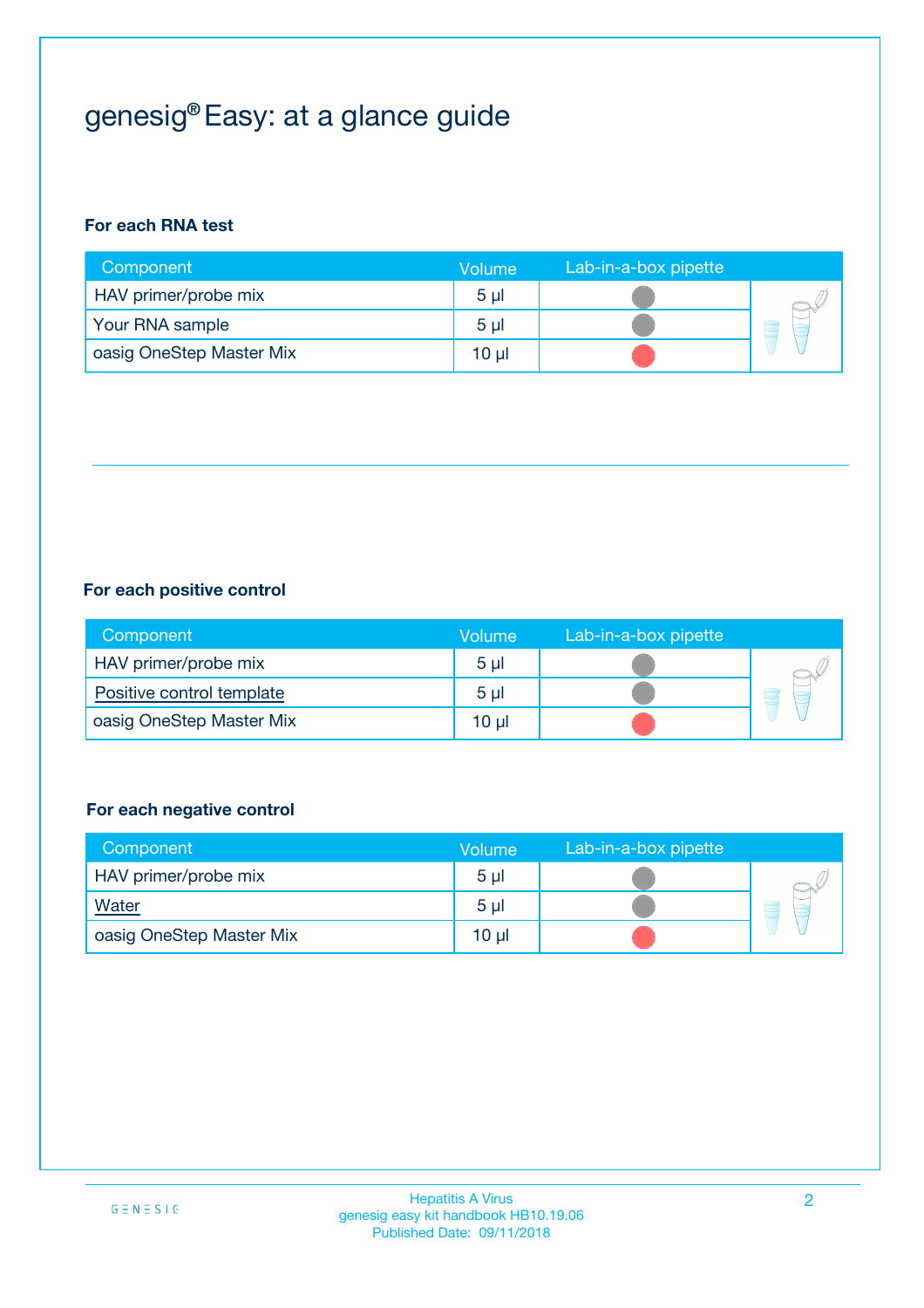## Kit Contents



## Reagents and equipment to be supplied by the user

#### **genesig® q16 instrument**

#### **genesig® Easy Extraction Kit**

This kit is designed to work well with all processes that yield high quality RNA and DNA but the genesig Easy extraction method is recommended for ease of use.

#### **genesig® Lab-In-A-Box**

The genesig Lab-In-A-Box contains all of the pipettes, tips and racks that you will need to use a genesig Easy kit. Alternatively if you already have these components and equipment these can be used instead.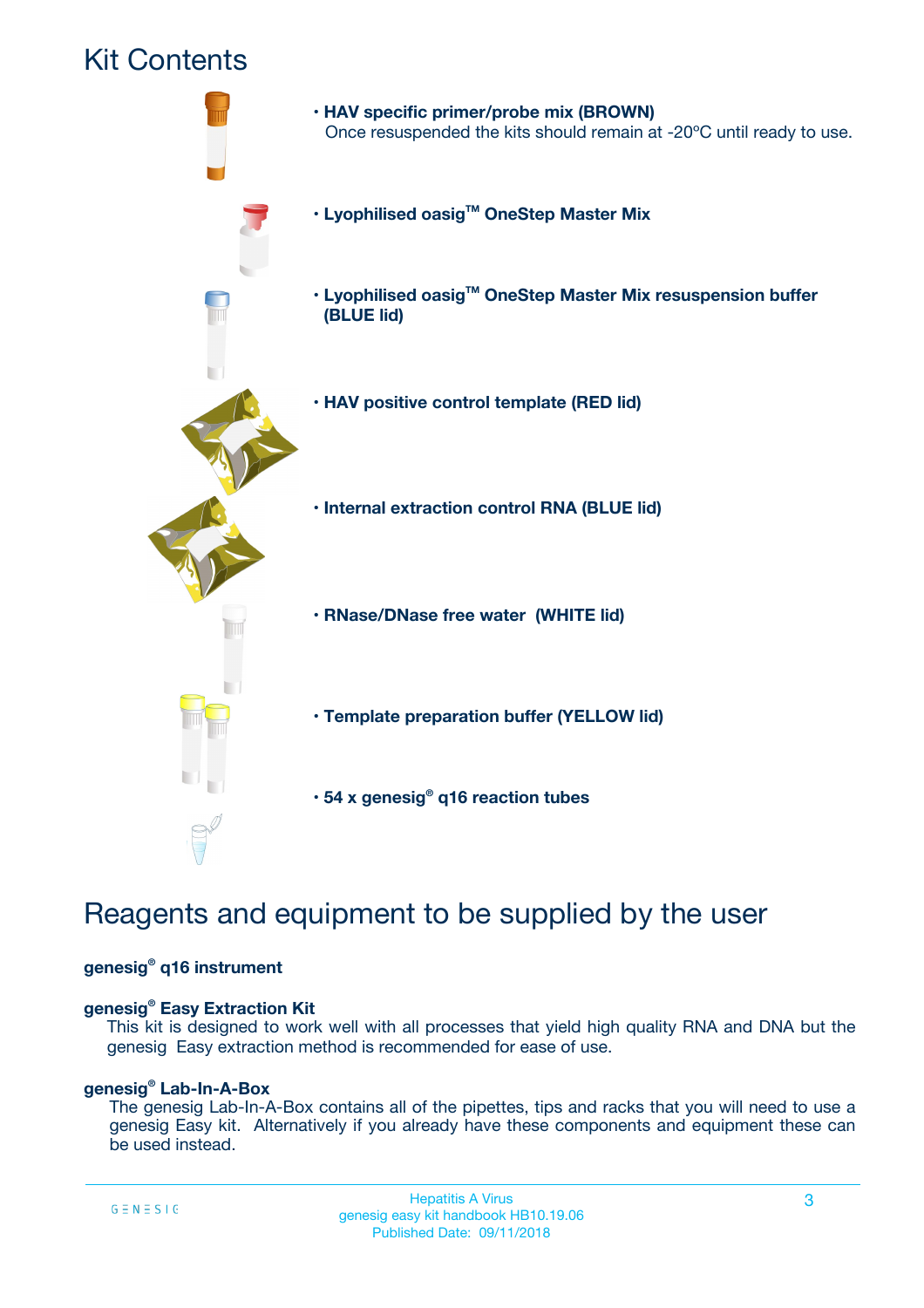# Step-by-step guide

### 1. Resuspend the test components



Use the blue pipette to transfer 500µ**l\*** of the oasig OneStep Master Mix resuspension buffer into the tube of lyophilised oasig OneStep Master Mix and mix well by gently swirling.

**\***Transfering 525µl of the oasig OneStep Master Mix resuspension buffer to your oasig OneStep Master Mix (instead of the 500µl recommended above) will enable you to take full advantage of the 50 reactions by accounting for volume losses during pipetting. In order to do so with the genesig Easy fixed volume pipettes use 1x blue, 2x red and 1x grey pipettes to make the total volume. Please be assured that this will not adversely affect the efficiency of the test.



Then use the blue pipette to transfer 500µl of water into the brown tube labelled HAV primers/probe. Cap and shake tube to mix. A thorough shake is essential to ensure that all components are resuspended. **Failure to mix well can produce poor kit performance.**

These components are now ready to use.

Store them in the freezer from hereon.

#### Top tip

- Ensure that the primer/probe mix is mixed thoroughly before each use by shaking.
- Once resuspended do not expose genesig Easy kit to temperatures above -20°C for longer than 30 minutes at a time.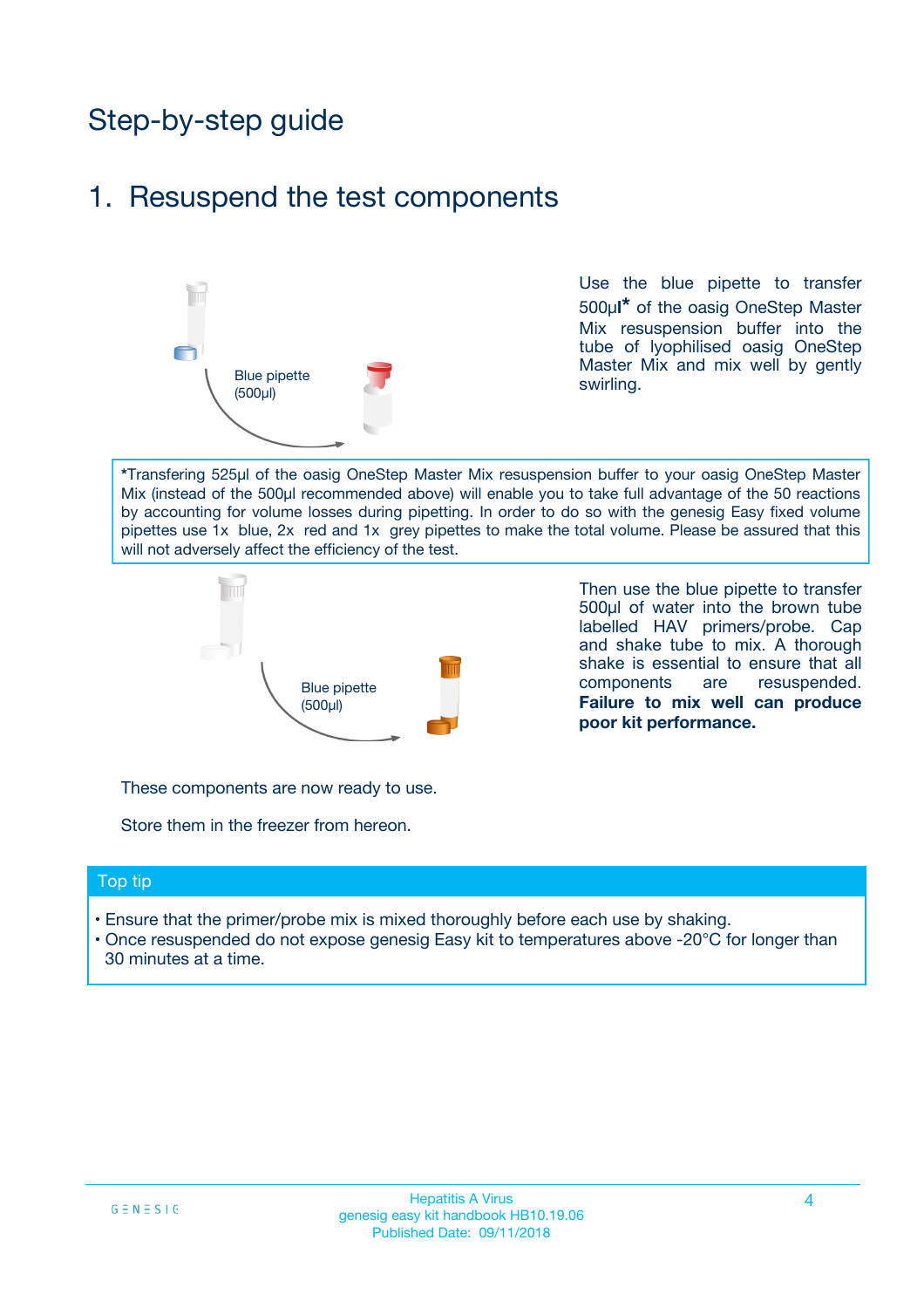# 2. Internal extraction control



Use the blue pipette to transfer 1000µl (2 x 500µl) of template preparation buffer into the Internal Extraction Control RNA tube. Cap and shake tube to mix.

Your kit contains Internal Extraction Control RNA. This is added to your biological sample at the beginning of the RNA extraction process. It is extracted along with the RNA from your target of interest. The q16 will detect the presence of this Internal Extraction Control RNA at the same time as your target. This is the ideal way to show that your RNA extraction process has been successful.

#### **If you are using an alternative extraction kit:**

Use the red pipette to transfer 10µl of Internal Extraction Control RNA to your sample **after** the lysis buffer has been added then follow the rest of the extraction protocol.

#### **If using samples that have already been extracted:**

Use the grey pipette to transfer 5µl of Internal Extraction Control RNA to your extracted sample.

### 3. Add primer/probe mix to all reaction tubes





For every reaction to be run, use the grey pipette to add 5µl of your HAV primers/probe mix to every tube.

#### Top tip

- Always pipette the primer/probe mix directly into the bottom of the tube.
- You can label the tube lids to aid your reaction setup but avoid labelling tube sides.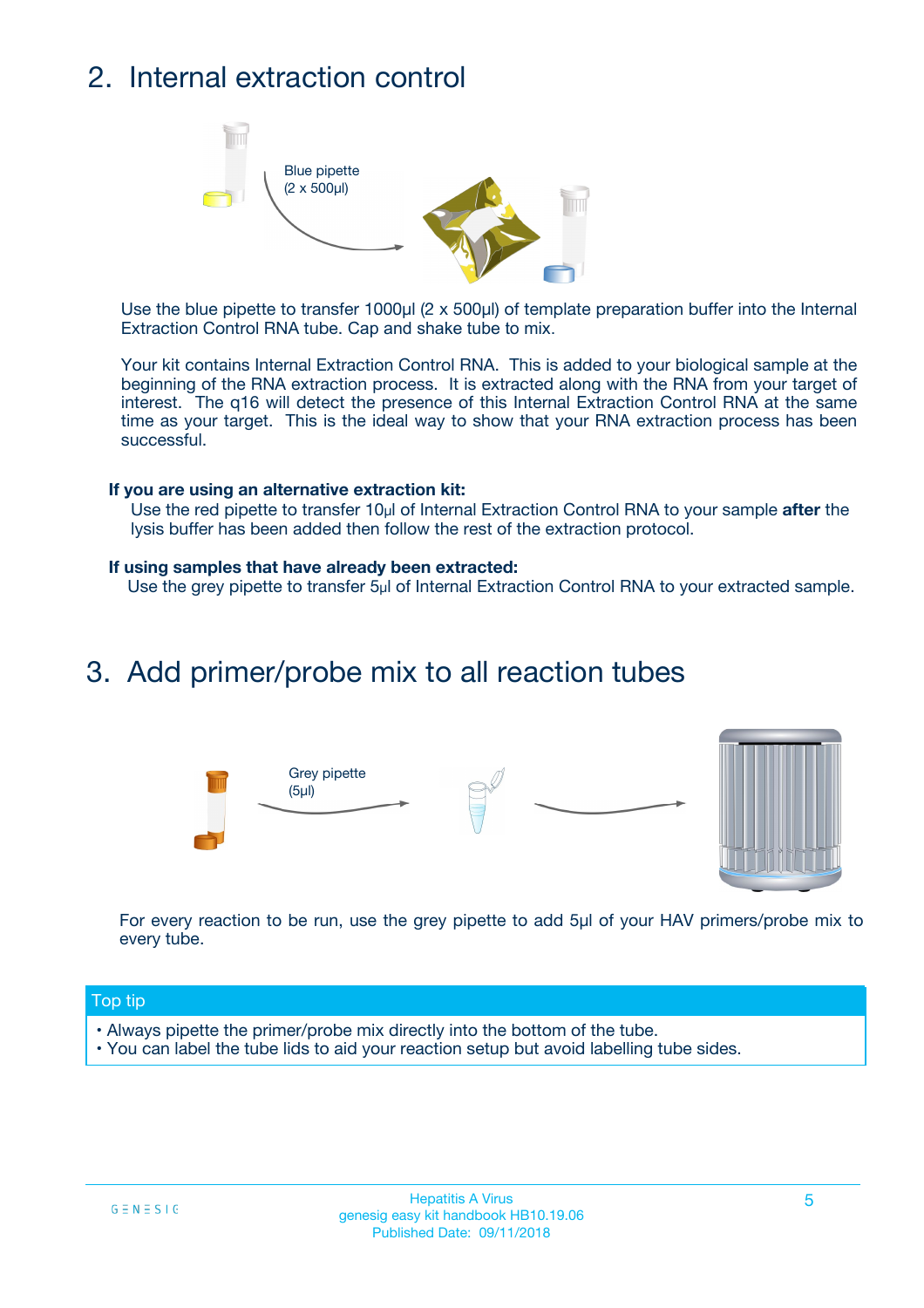# 4. Add Master Mix to all reaction tubes



For every reaction to be run, use the red pipette to add 10µl of the oasig OneStep Master Mix to the tubes containing primer/probe mix.

Move swiftly to begin your q16 run, as any delay after the oasig OneStep Master Mix has been added can effect the sensitivity of your test.

#### Top tip

**•** Always add the oasig OneStep Master Mix to the side of the tube to reduce the introduction of bubbles.

### 5. Negative control



For each test you will require a negative control. Instead of RNA water is used. This sample should typically prove negative thus proving that all of your positive samples really are positive.

To create a negative control reaction simply use the grey pipette to add 5µl of the water to the required reaction tubes. Close these tubes after adding the water.

Because some genesig kit targets are common in the environment you may occasionally see a "late" signal in the negative control. The q16 software will take this into account accordingly.

#### Top tip

**•** Always add the water to the side of the tube to reduce the introduction of bubbles.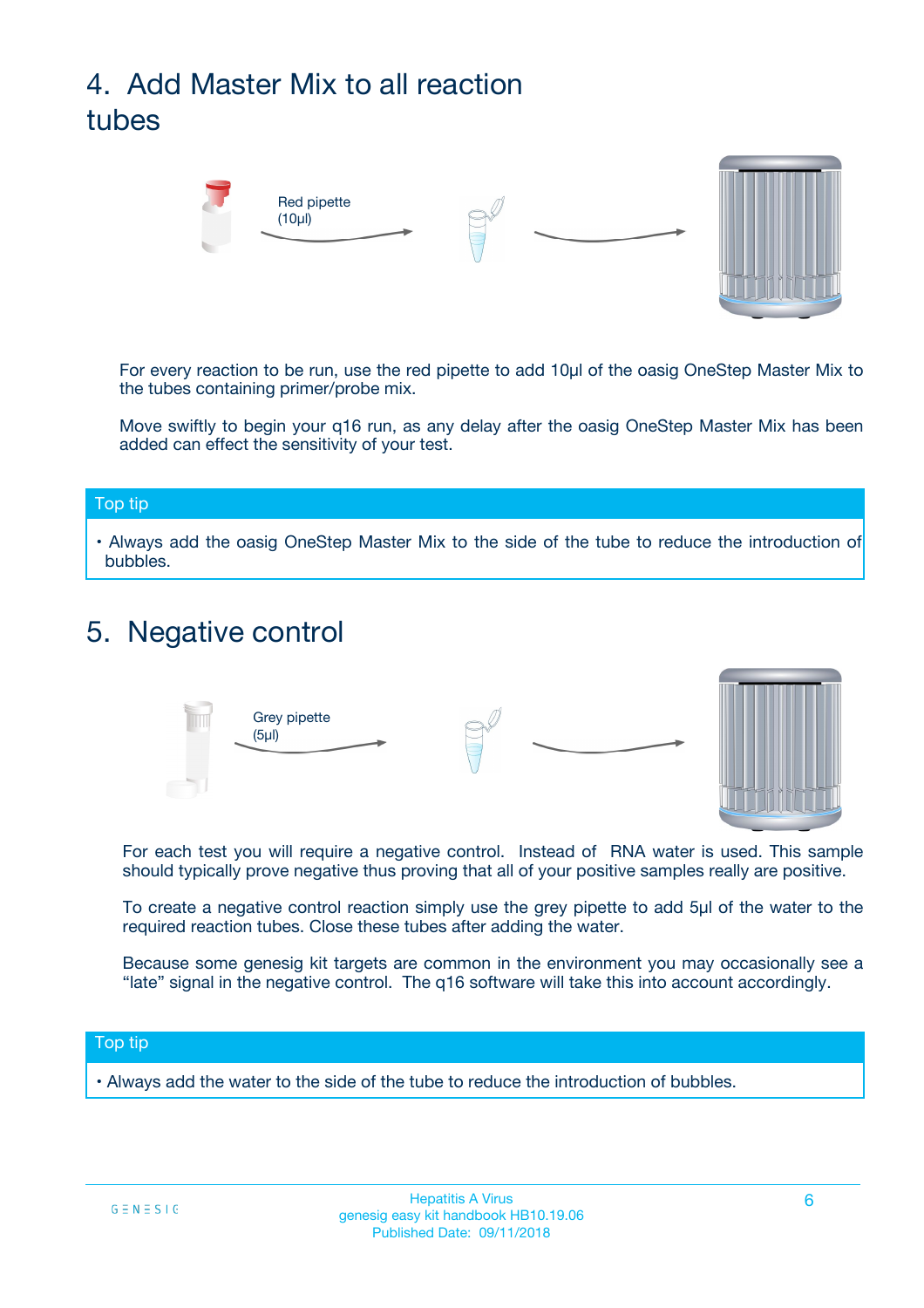## 6. Set up a test





For each sample you wish to analyse, use the grey pipette to add 5µl of your RNA sample to the required reaction tubes. Close these tubes after adding the sample. Always change pipette tips between samples.

#### Top tip

**•** Always add the RNA sample to the side of the tube to reduce the introduction of bubbles.

## 7. Positive control



Use the blue pipette to transfer 500µl of template preparation buffer into the positive control template tube. Cap and shake tube to mix.

Each time you run a test you will require a positive control. This is a small portion of RNA from your target of interest. It serves two purposes:

1. It will always test positive so it shows that everything is working as it should be.

2. The q16 software knows how much RNA is present in the positive control. So it can automatically compare your sample of interest with the positive control to calculate the amount of target RNA in your sample.

To create a positive control reaction simply use 5µl of the positive control instead of your RNA sample.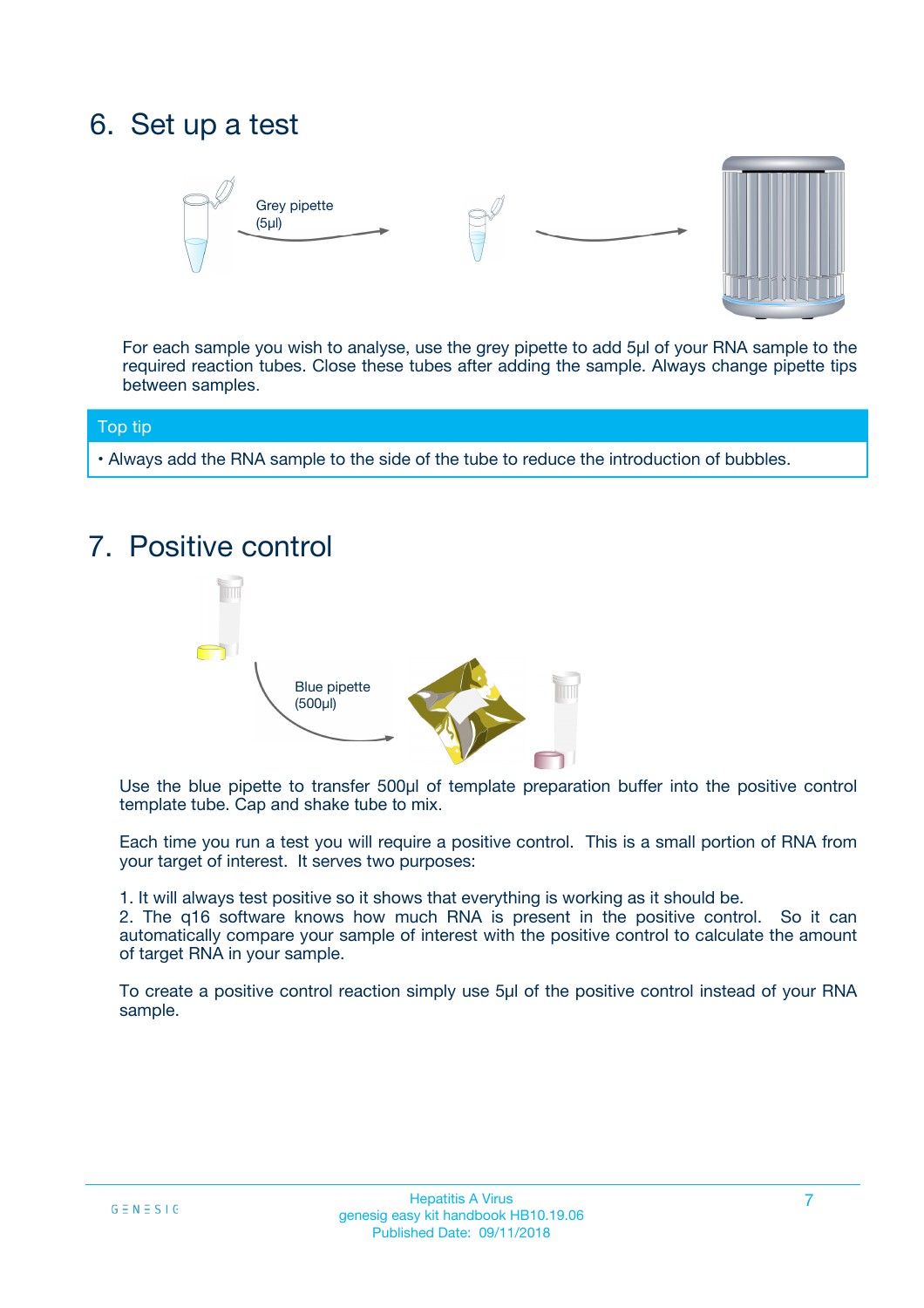



Take great care when setting up your positive control. The positive control template has the potential to give you a false positive signal in your other samples. Set positive controls up last after all other sample tubes are closed. Always change pipette tips between samples. You may even choose to set up positive controls in a separate room.

#### Top tip

**•** Always add the positive control template to the side of the tube to reduce the introduction of bubbles.

## 8. Running the test

Place the tubes into the correct positions in your q16 as defined by the software, this may include positioning of empty tubes to ensure that the q16 lid is balanced. The run can then be started.

|                         | genesig q16 PCR software - 1.2<br><b>Open Experiments:</b><br>Unsaved (New Experiment 2<br>$\blacktriangledown$                                                                                      | <b>E</b> Open<br>Save<br>$\sqrt{2}$ New                                   | $\Box$<br>Save As<br>$G \equiv N \equiv S \mid G$<br><b>B</b> Close<br><b>X</b> Configuration                    |
|-------------------------|------------------------------------------------------------------------------------------------------------------------------------------------------------------------------------------------------|---------------------------------------------------------------------------|------------------------------------------------------------------------------------------------------------------|
| Stages:<br><b>Notes</b> | Setup<br><b>Results</b>                                                                                                                                                                              | <b>Samples</b>                                                            |                                                                                                                  |
| <b>Notes</b>            | <b>Name and Details</b><br>New Experiment 2017-10-26 11:06<br>Kit type: genesig® Easy Target Detection kit<br>Instrument Id.:<br>Run Completion Time:<br>$\blacktriangle$<br>$\overline{\mathbf{v}}$ | Color<br>Name<br>Sample 1<br>Sample 2<br>Sample 3<br>Sample 4<br>Sample 5 | <b>Tests</b><br>Note<br>Color<br>Note<br>Name<br>على<br>4<br>Test 1<br>$\equiv$<br>$\equiv$<br>一个<br>借<br>÷<br>⊕ |
| <b>Well Contents</b>    |                                                                                                                                                                                                      |                                                                           | Run                                                                                                              |
| Pos.                    | Test                                                                                                                                                                                                 | Sample                                                                    | <b>Run Status</b>                                                                                                |
| $\blacktriangleleft$    | Test 1                                                                                                                                                                                               | Negative Control                                                          | $\blacktriangle$                                                                                                 |
| $\overline{2}$          | Test 1                                                                                                                                                                                               | Positive Control                                                          |                                                                                                                  |
| 3                       | Test 1                                                                                                                                                                                               | Sample 1                                                                  | Show full log                                                                                                    |
| $\overline{4}$          | Test 1                                                                                                                                                                                               | Sample 2                                                                  |                                                                                                                  |
| 5                       | Test 1                                                                                                                                                                                               | Sample 3                                                                  | <b>Run Control</b>                                                                                               |
| 6                       | Test <sub>1</sub>                                                                                                                                                                                    | Sample 4                                                                  |                                                                                                                  |
| $\overline{7}$          | Test 1                                                                                                                                                                                               | Sample 5                                                                  |                                                                                                                  |
| 8                       |                                                                                                                                                                                                      |                                                                           | $\triangleright$ Start Run<br>■ Abort Run                                                                        |
|                         |                                                                                                                                                                                                      |                                                                           | $\overline{\mathbf{v}}$                                                                                          |

#### Top tip

- Before loading tubes into the q16, check for bubbles! Flick the bottom of the tubes to remove any bubbles that may have formed during the test setup.
- Apply centrifugal force with a sharp wrist action to ensure all solution is at the bottom of the reaction tube.
- When repeating a test you can use a previous file as a template by clicking 'open' then selecting File name > Files of Type > Experiment file as template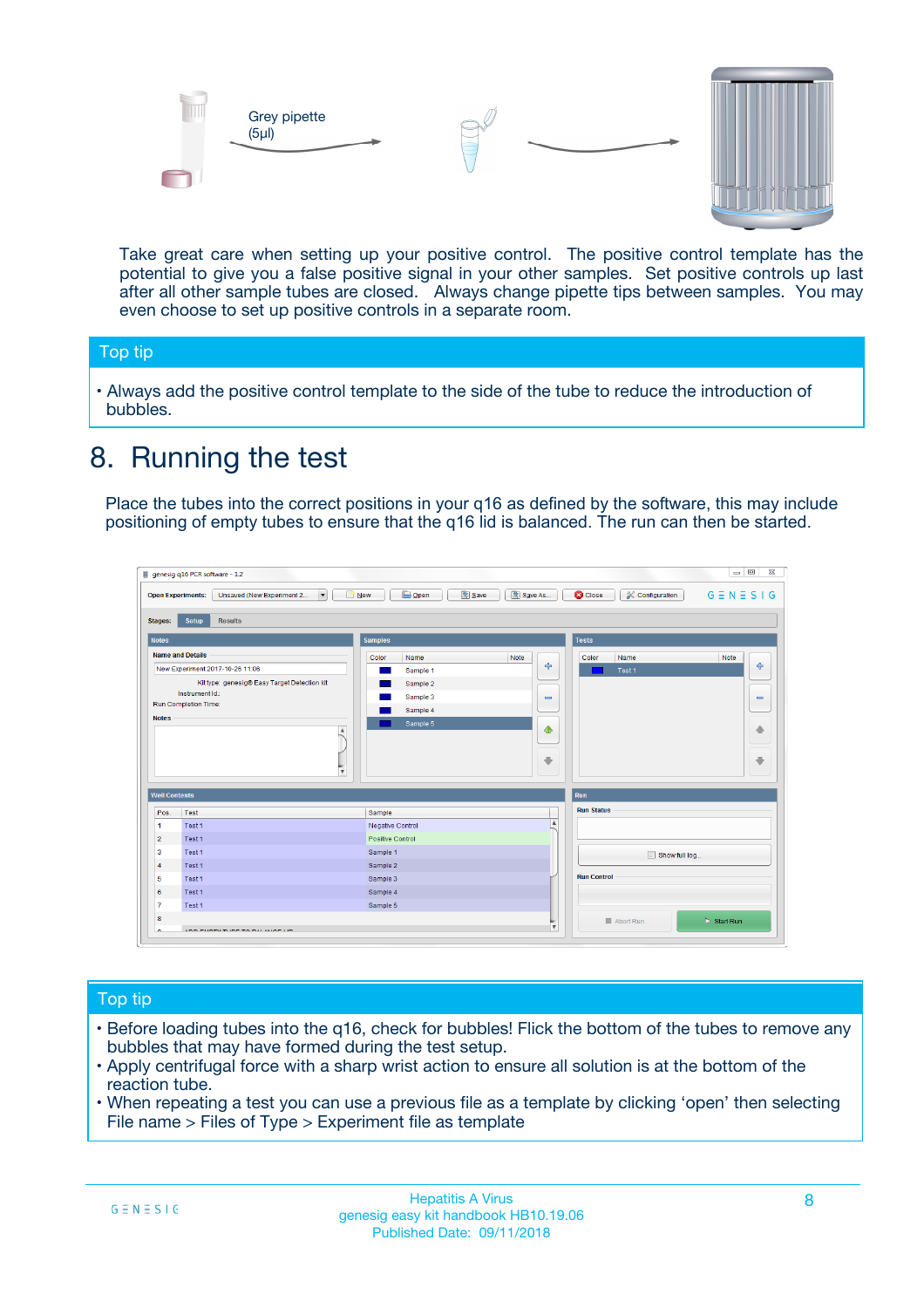### What do my results mean?

The quantitative copy number results produced by the genesig Easy HAV kit can be converted to International Units by multiplying copy numbers by 34.5. This conversion factor was developed using RNA/DNA extracted (where applicable) from the WHO International Standard for HAV.

Analysis of your data is carried out automatically by the genesig q16. The following information is designed to help you fully understand a result or to troubleshoot:

### "Positive"

#### **Explanation**

Your sample has produced a positive result. Your target of interest is present and you can use the reported quantity.

### "Negative"

#### **Explanation**

Your sample has produced a negative result. The target is not present in your sample.

### "Test contaminated"

#### **Explanation**

The Negative Control should be completely free of any DNA/RNA. If you see this error message it means that at some point during the setup, the Negative Control has been contaminated with DNA/RNA and has given a positive signal. This contamination has invalidated the test. The Positive Control and your test samples are both possible sources of contaminating DNA/RNA. The genesig q16 reaction tubes from previous runs will also contain very high amounts of DNA so it is important that these are carefully disposed of after the run is completed and NEVER OPENED. It may be the case that your kits have become contaminated which will lead to the same problem occurring repeatedly.

#### **Solutions**

1. Clean your working area using a commercial DNA remover solution to ensure the area is DNA free at the start of your run and re-run the test.

2. If the problem persists then the kit has become contaminated and it will have to be discarded and replaced with a new kit. When you open the new kit, run a simple test to show that changing the kit has solved the problem. Prepare a test which includes only the Positive Control, the Negative Control and one 'mock sample'. For the 'mock sample' add water instead of any sample RNA. The result for the Negative Control and the mock sample should be negative indicating that contamination is no longer present.

#### **Preventive action**

An ideal lab set-up has a 'Clean area' where the test reagents are prepared and a 'sample area' where DNA/RNA samples and the Positive Control template are handled. The best workflow involves setting up all the test components (excluding the positive control template) in the clean area and then moving the tests to the sample area for sample and Positive Control addition. If this method is followed then the kit components are always kept away from possible sources of contamination. For extra security the Negative Control can be completely prepared and sealed in the clean area. All work areas should be decontaminated regularly with DNA remover.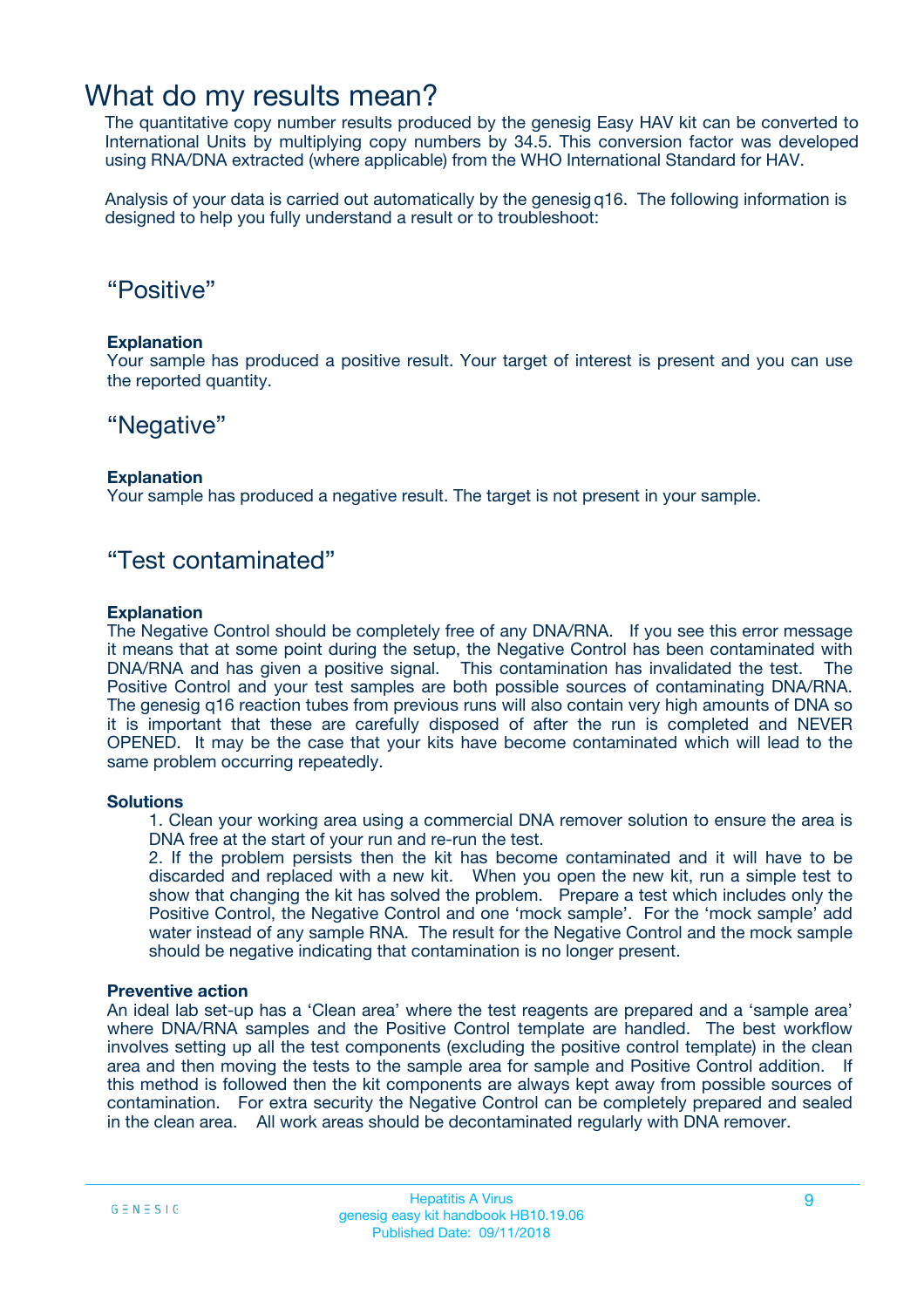### "Sample preparation failed"

#### **Explanation**

The test has failed because the quality of the sample was not high enough. The Internal Extraction Control component identifies whether the sample has been prepared correctly and is of suitable quality. This error message means that this quality control test has failed and the sample quality is not high enough for analysis.

#### **Solutions**

1. Check the sample preparation protocol for any user errors then repeat.

2. Poor quality samples can result from overloading the sample preparation protocol with too much starting material. Try reducing the amount of starting material then repeat.

3. Failing to add the Internal Extraction Control RNA to your sample during the sample preparation protocol can also lead to a reported result of "sample preparation failed". Ensure that this step has not been overlooked or forgotten. If your samples are derived from an archive store or from a process separate from your genesig Easy extraction kit; you must add 5µl of Internal Extraction Control RNA into each 0.5ml of your sample to make it suitable for use on the q16.

### "Positive result, poor quality sample"

#### **Explanation**

The test is positive so if you are only interested in obtaining a 'present or absent' answer for your sample then your result is reliable. However, the test contains an Internal Extraction Control component that identifies if the sample is of high quality. This quality control test has failed and the sample is not therefore of high enough quality to accurately calculate the exact copy number of RNA present. If you require quantitative information for your sample then proceed with the solutions below.

#### **Solutions**

1. For appropriate solutions, read the "Sample preparation failed" section of this handbook.

### "Test failed"

#### **Explanation**

The test has failed because the Positive Control has not worked. The Positive Control is present to show that all aspects of the test are working correctly together. When this control test fails, the test as a whole is invalidated. This finding indicates that a problem has occurred in the reaction set-up part of the experiment and has nothing to do with sample preparation.

#### **Solutions**

1. Check the entire workflow and test set-up to look for any user errors, then repeat the test e.g. have the right colour pipettes and solutions been used with the correct tubes?

2. Ensure the positive and negative controls are inserted into the correct wells of your q16.

3. A component of the test may have 'gone off' due to handing errors, incorrect storage or exceeding the shelf life. When you open a new kit, run a simple test to show that changing the kit has solved the problem. Prepare a test which includes only the Positive Control, the Negative Control and one 'mock sample'. For the 'mock sample' add internal control template instead of any sample RNA. If the Positive Control works, the mock sample will now be called as a negative result.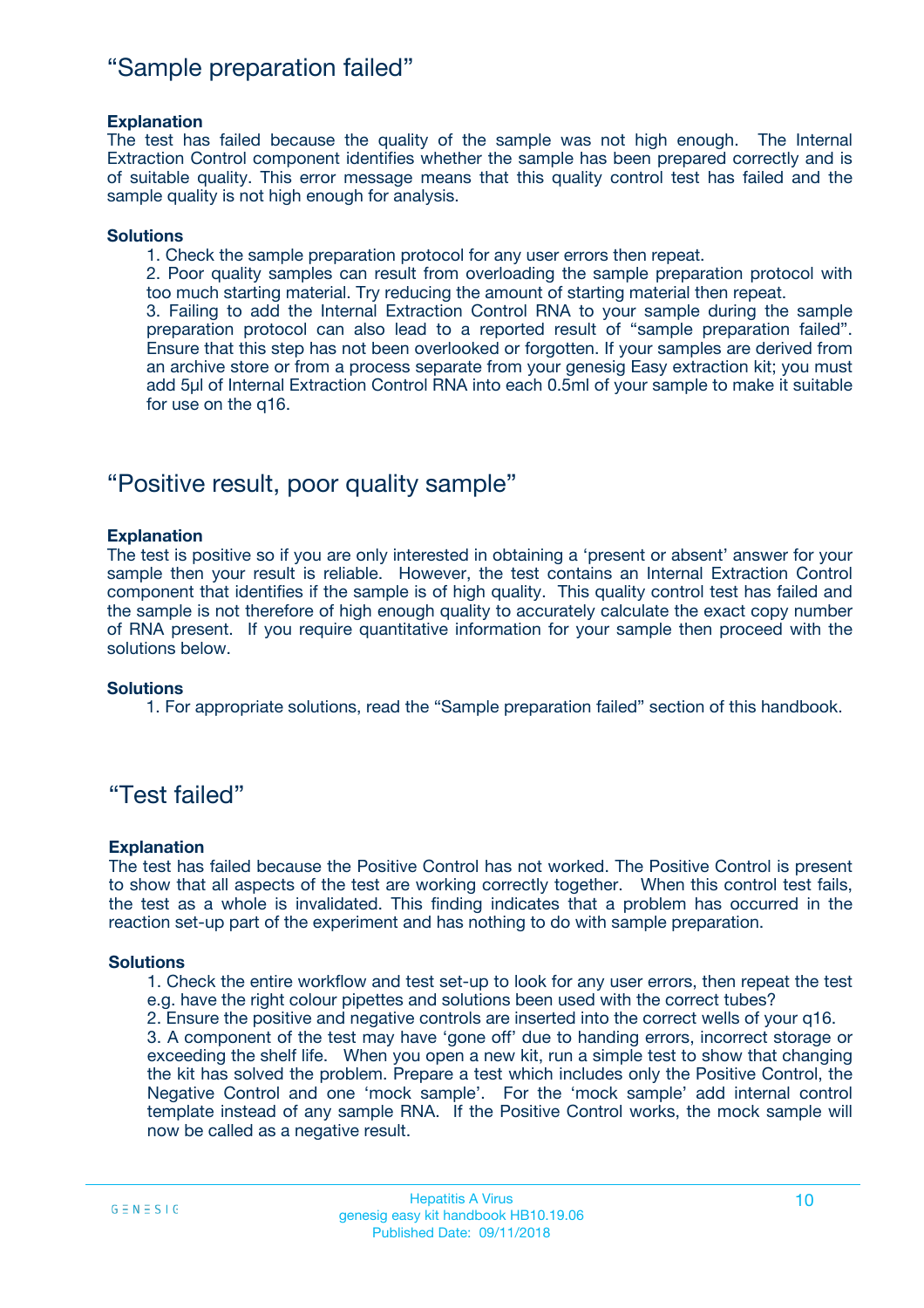### "Test failed and is contaminated"

#### **Explanation**

The Positive Control is indicating test failure, and the Negative Control is indicating test contamination. Please read the "Test Failed" and "Test contamination" sections of this technical support handbook for a further explanation.

#### **Solution**

1. For appropriate solutions, read both the "Test failed" and "Test contaminated" sections of this handbook.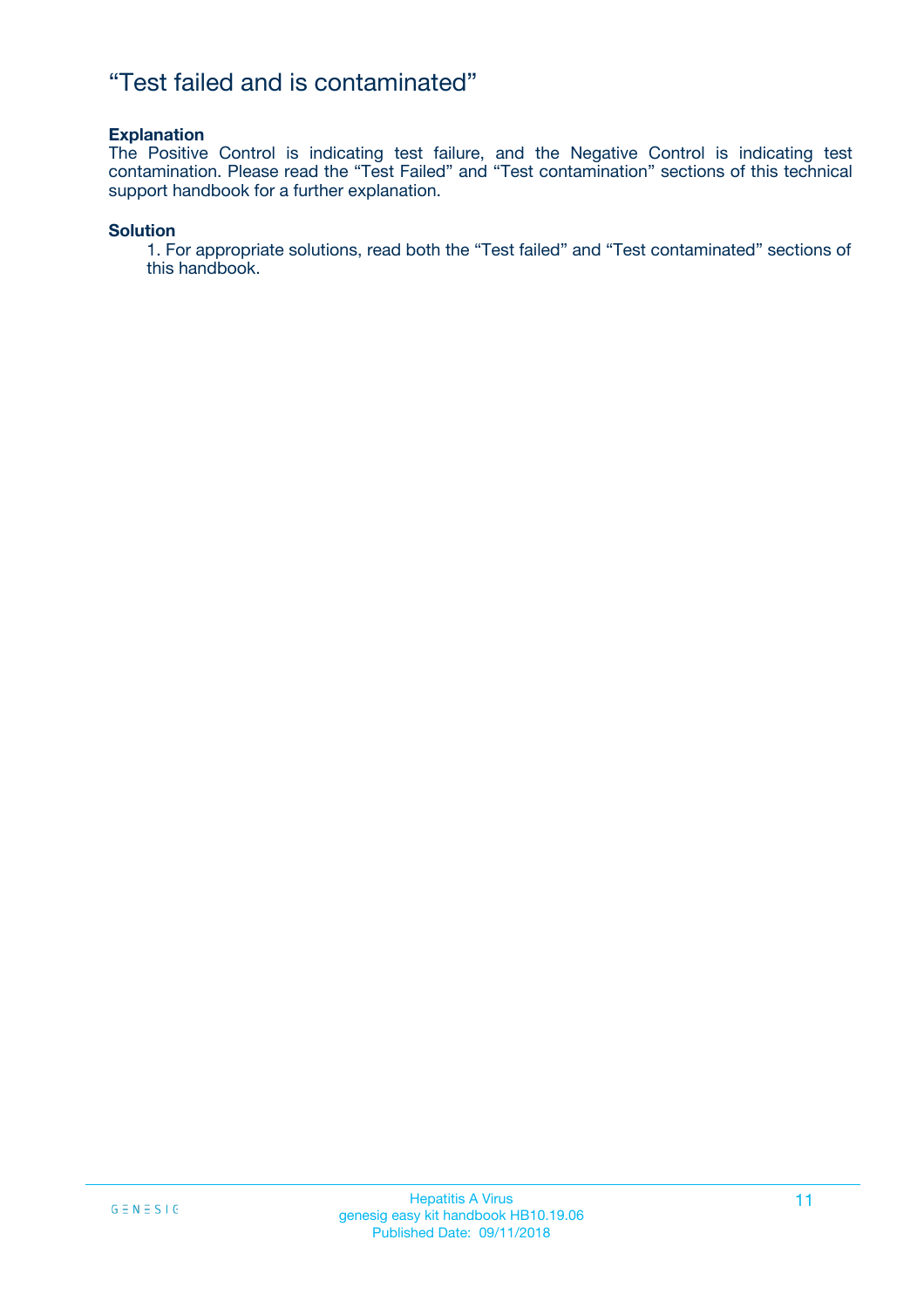# Hepatitis A Virus

Hepatitis virus (HAV) is a non-enveloped ssRNA virus with a single serovar [1].

Hepatitis A refers to liver inflammation caused by infection with the hepatitis A virus (HAV). HAV is one of several viruses that can cause hepatitis and is one of the 3 most common hepatitis viruses in the United States. The other 2 are hepatitis B and hepatitis C.

Hepatitis A (formerly known as infectious hepatitis) is an acute infectious disease of the liver caused by the hepatovirus hepatitis A virus. Most commonly transmitted by the fecal-oral route, such as contaminated food. Unlike hepatitis B and hepatitis C, hepatitis A does not cause chronic (ongoing, long-term) disease. Although the liver does become inflamed and swollen, it heals completely in most people without any long-term damage. Once a patient has had hepatitis A, they will develop lifelong immunity to the disease.

Because of the way it is spread, the hepatitis A virus tends to occur in epidemics and outbreaks. As many as 1 in 3 people in the United States have antibody to HAV, meaning they have been exposed to the virus, but most do not become ill. The number of cases of hepatitis A in the United States varies among different communities and has not been affected significantly by the introduction of the hepatitis A vaccine since the early 1990s.

**References** 1 Ryan KJ, Ray CG (editors) (2004). Sherris Medical Microbiology, 4th ed., McGraw Hill, 541–4. ISBN 0838585299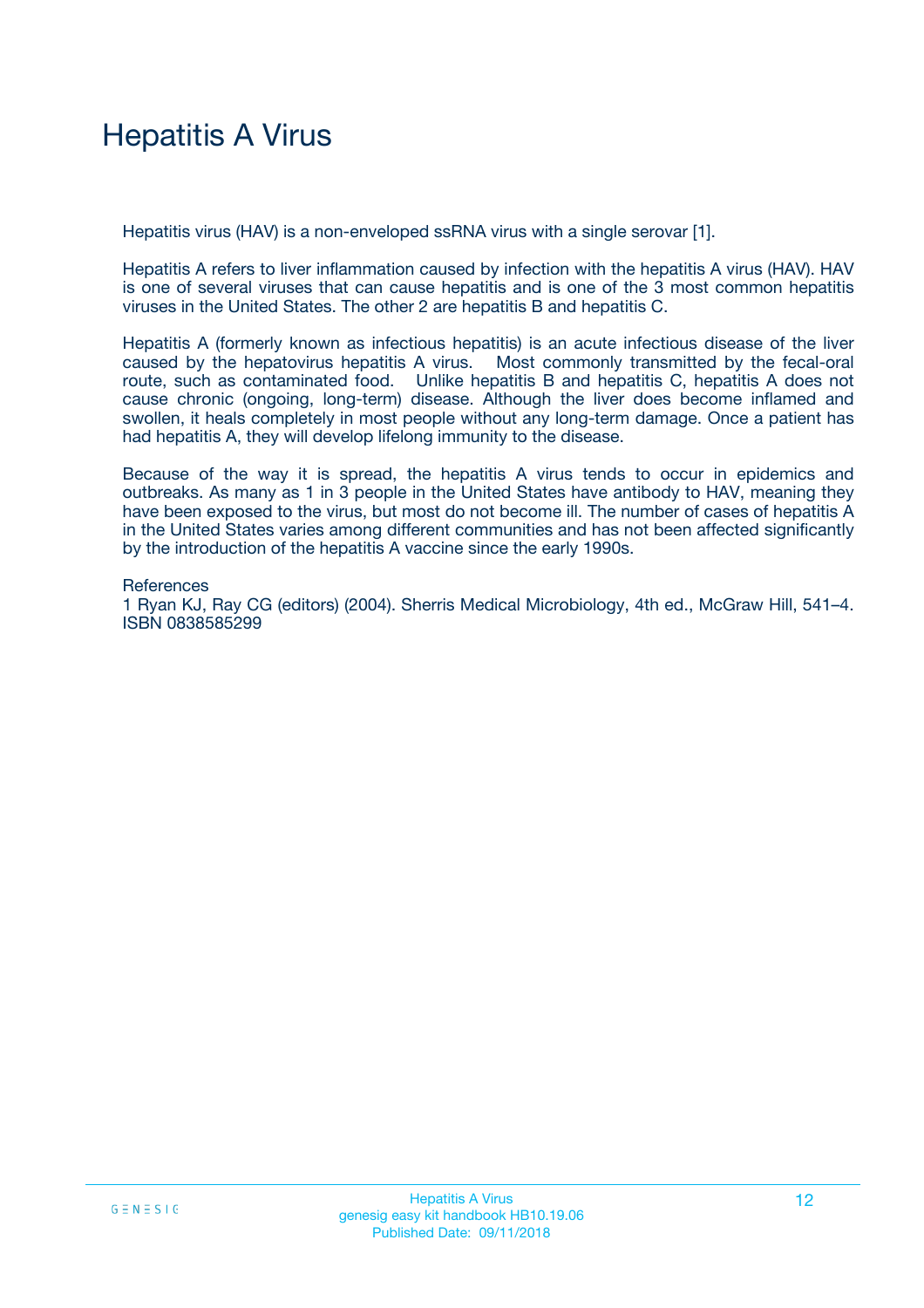# **Specificity**

The Primerdesign genesig Kit for Hepatitis A Virus (HAV) genomes is designed for the in vitro quantification of HAV genomes. The kit is designed to have a broad detection profile. Specifically, the primers represent 100% homology with over 95% of the NCBI database reference sequences available at the time of design.

The dynamics of genetic variation means that new sequence information may become available after the initial design. Primerdesign periodically reviews the detection profiles of our kits and when required releases new versions.

The primers have 100% homology with over 95% of reference sequences contained in the NCBI database and therefore has a very broad detection profile. However, due to the inherent instability of RNA viral genomes, it is not possible guarantee detection of all clinical isolates.

If you require further information, or have a specific question about the detection profile of this kit then please send an e.mail to enquiry@primerdesign.co.uk and our bioinformatics team will answer your question.